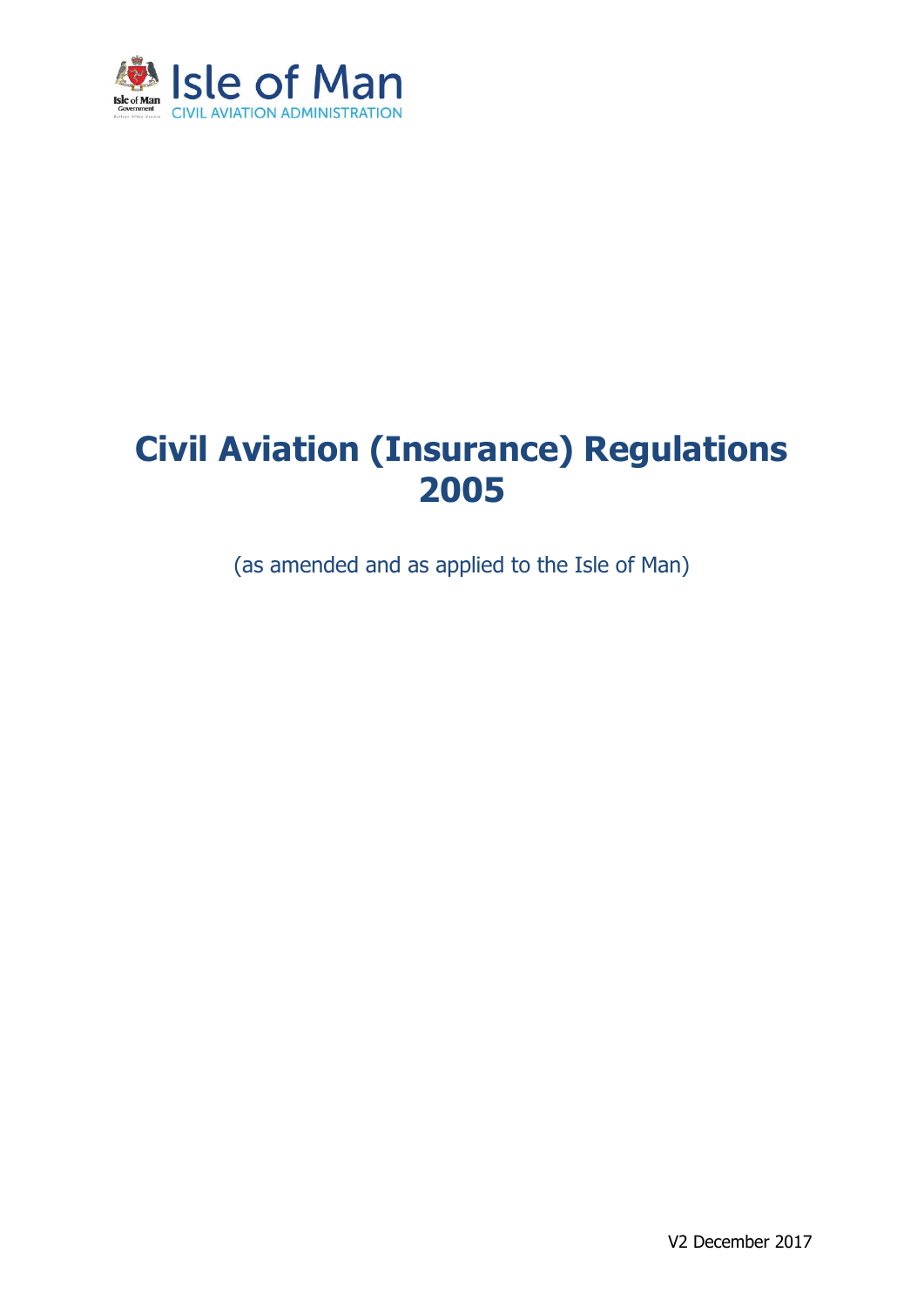

## <span id="page-1-0"></span>Amendment Record

| Version | Date        | <b>Details</b>                                              |
|---------|-------------|-------------------------------------------------------------|
|         | August 2017 |                                                             |
|         | Dec 2017    | Change in interpretation of "the Department" resulting from |
|         |             | the Transfer of Functions (Economic Development and         |
|         |             | Education) Order 2017 (SD 2017/0325)                        |

## **Contents**

## **Table of Contents**

| Contents |  |
|----------|--|
| Foreword |  |
| 1.       |  |
| 2.       |  |
| 3.       |  |
| 4.       |  |
| 5.       |  |
| 6.       |  |
| 7.       |  |
| 8.       |  |
| 9.       |  |
| 10.      |  |
| 11.      |  |
| 12.      |  |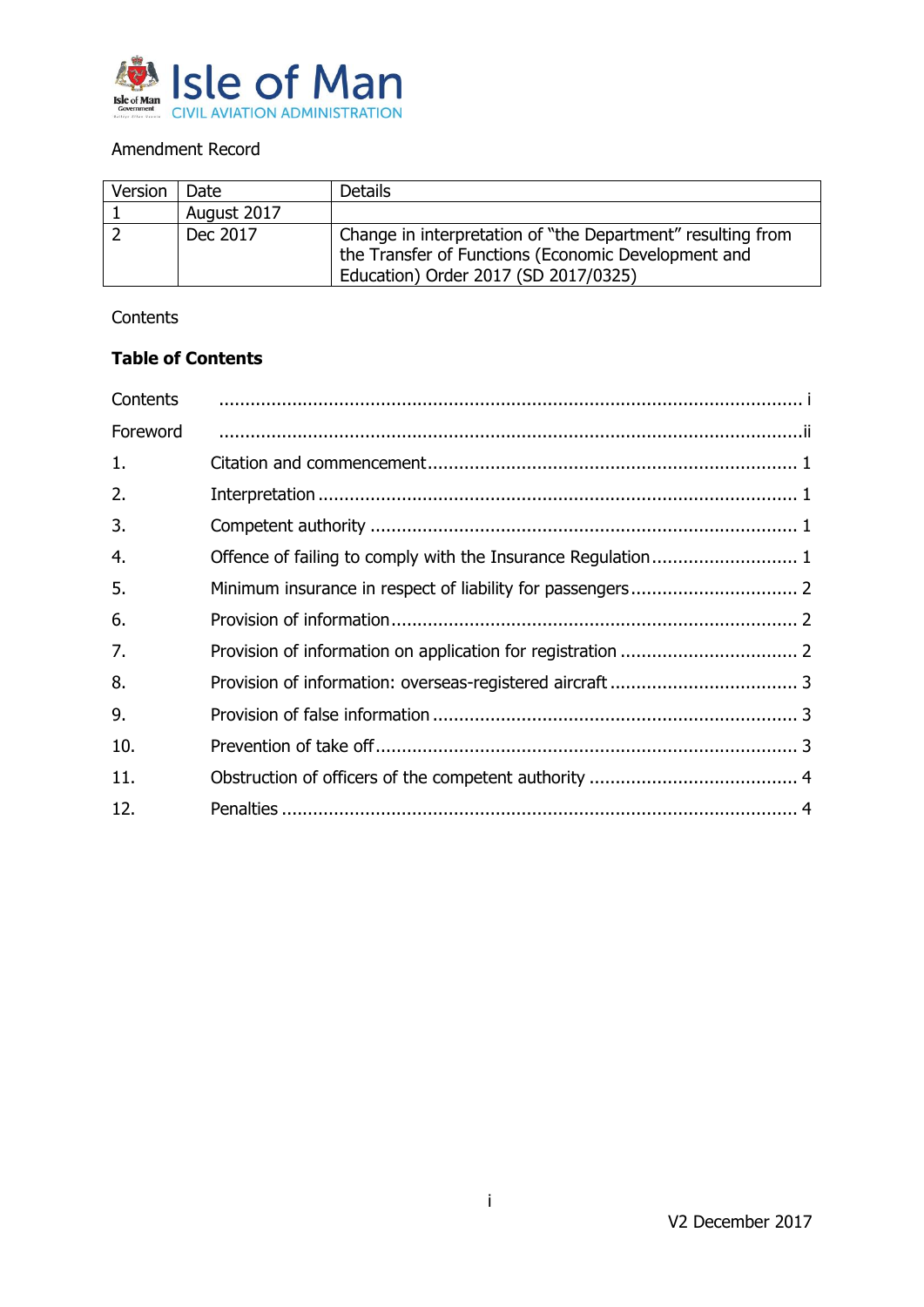

## <span id="page-2-0"></span>Foreword

- 1. This document has been prepared to provide stakeholders with an easy reference working copy of the Civil Aviation (Insurance) Regulations 2005 'as amended' and 'as applied to the Isle of Man'. It is edited by the Isle of Man Civil Aviation Administration. However, Courts of Law will refer only to the source regulatory material.
- 2. The document content is compiled from the following regulations:
	- (a) Isle of Man Statutory Document No 909/06 The Civil Aviation (Subordinate Legislation) (Application) Order 2006.
	- (b) UK Statutory Instrument 2005 No 1089 Civil Aviation (Insurance) Regulations 2005.
- 3. This document will be updated regularly to take into account further amendments.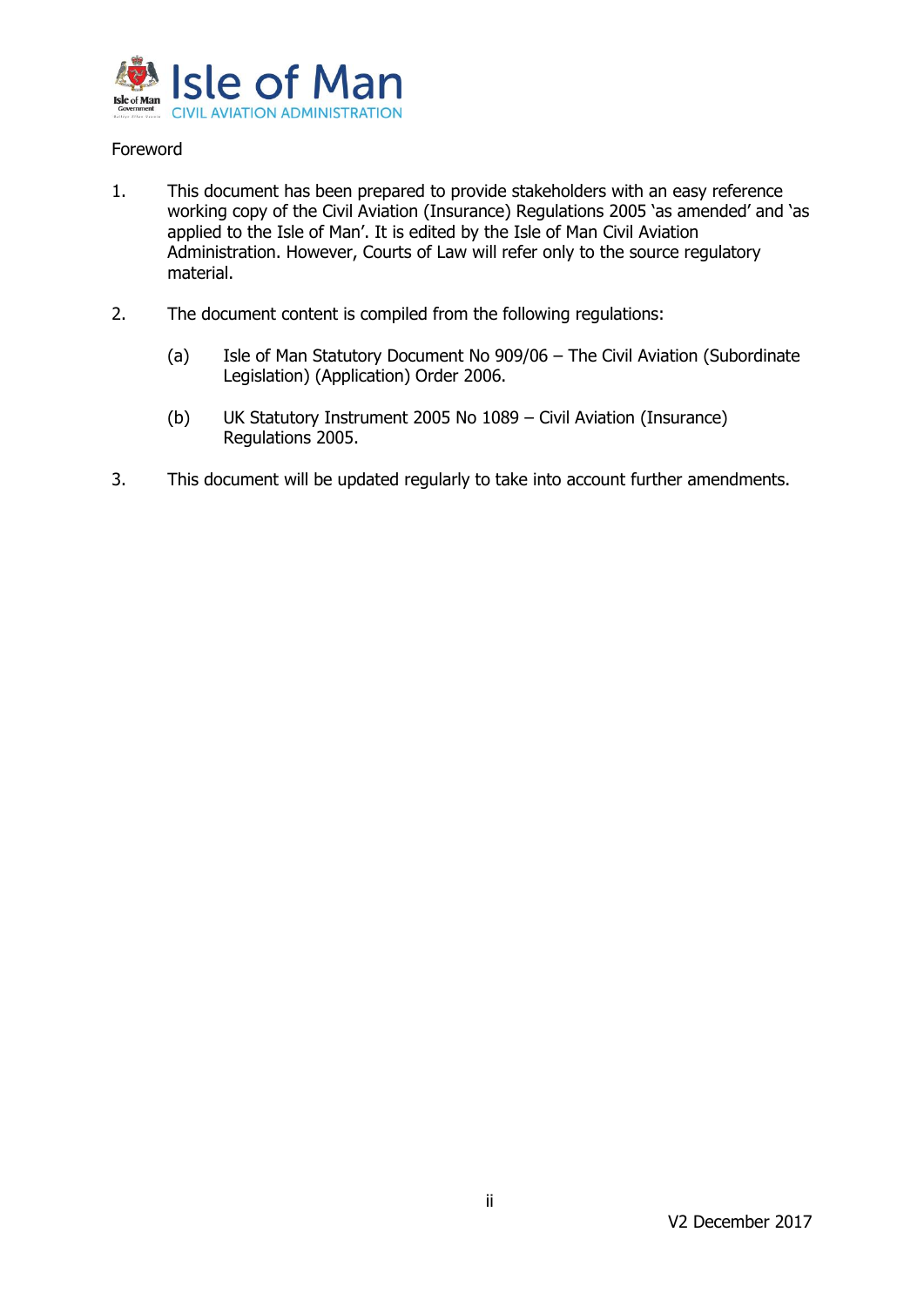

## <span id="page-3-0"></span>1. Citation and commencement

These Regulations may be cited as the Civil Aviation (Insurance) Regulations 2005.

- <span id="page-3-1"></span>2. Interpretation
	- $(1)$  In these Regulations —

**"aerodrome"** means any area of land or water designed, equipped, set apart or commonly used for affording facilities for the landing and departure of aircraft and includes any area or space, whether on the ground, on the roof of a building or elsewhere, which is designed, equipped or set apart for affording facilities for the landing and departure of aircraft capable of descending or climbing vertically, but shall not include any area the use of which for affording facilities for the landing and departure of aircraft has been abandoned and has not been resumed;

**"the Department"** means the Department for Enterprise;

**"the Insurance Regulation"** means Regulation (EC) No 785/2004 of the European Parliament and of the Council of 21 April 2004 on insurance requirements for air carriers and aircraft operators;

**"Member State"** does not include the Isle of Man;

**"the Order"** means the Air Navigation Order 2005.

- (2) Other expressions used in these Regulations have, in so far as the context admits, the same meaning as in the Insurance Regulation.
- <span id="page-3-2"></span>3. Competent authority
	- (1) The Department shall perform the functions that are required by Articles 5 and 8 of the Insurance Regulation to be performed by the Isle of Man or by the competent authorities of the Isle of Man.
- <span id="page-3-3"></span>4. Offence of failing to comply with the Insurance Regulation
	- (1) Subject to paragraph (2) an air carrier or aircraft operator shall be guilty of an offence if he fails to comply with any requirement imposed on him by paragraphs 1 and 2 of Article 4 of the Insurance Regulation.
	- (2) An offence under this regulation shall not be committed by  $-$ 
		- (a) an aircraft operator in relation to an aircraft which is registered in a Member State of the European Community; and
		- (b) an air carrier if his operating licence has been granted by such a Member State.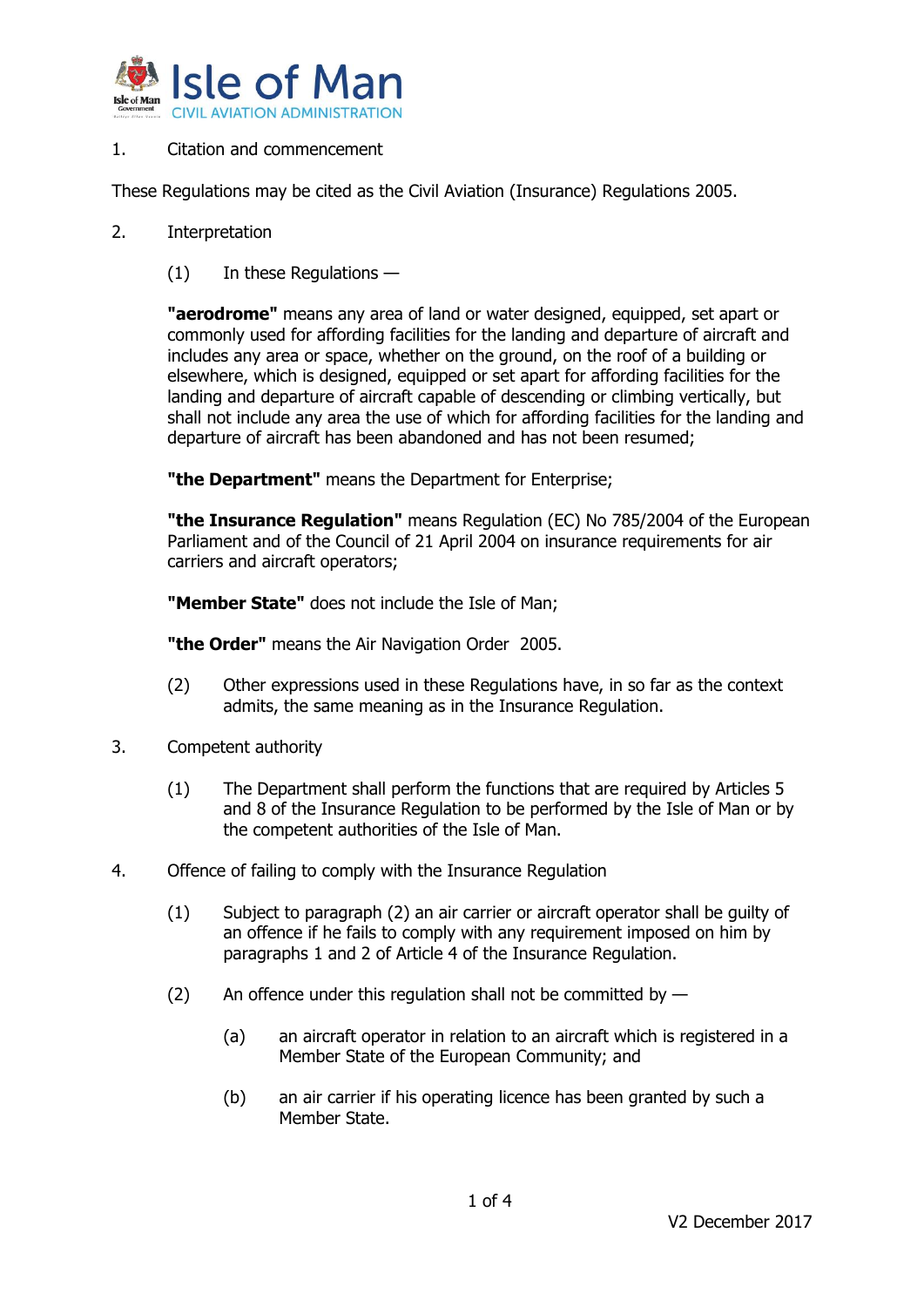

### <span id="page-4-0"></span>5. Minimum insurance in respect of liability for passengers

For the purposes of paragraph 1 of Article 6 of the Insurance Regulation the level of minimum insurance cover set in respect of liability for passengers in the case of noncommercial operations by aircraft with an MTOM of 2,700 kg or less, shall be 100,000 SDRs per passenger.

- <span id="page-4-1"></span>6. Provision of information
	- $(1)$  This regulation applies if  $-$ 
		- (a) the Department, in exercise of its functions under regulation  $3(1)$ , requires an air carrier or aircraft operator to provide it with an insurance certificate or any other evidence of insurance relating to an aircraft operated by the air carrier or aircraft operator for aviationspecific liability in respect of passengers, baggage, cargo or third parties; and
		- (b) the air carrier or aircraft operator fails to provide within a reasonable period —
			- (i) the evidence referred to in sub-paragraph (a); or
			- (ii) a declaration in writing that he will not permit that aircraft to be flown other than as a State aircraft unless he has first provided the Department with such a certificate or such other evidence of insurance.
	- (2) In a case referred to in paragraph  $(1)$ 
		- (a) where the aircraft is registered under article 4 of the Order and is not an aircraft to which article 4(17) of the Order applies, the Department shall cancel the registration of the aircraft; and
		- (b) where the aircraft is not so registered or is an aircraft to which article 4(17) of the Order applies the air carrier or aircraft operator shall be guilty of an offence.
- <span id="page-4-2"></span>7. Provision of information on application for registration
	- (1) On applying for the registration of an aircraft in the Isle of Man under article 4(6) of the Order, the following shall be provided to the Department —
		- (a) an insurance certificate or any other evidence of insurance relating to the aircraft for aviation-specific liability in respect of passengers, baggage, cargo or third parties; or
		- (b) a declaration in writing that the applicant will not permit the aircraft to be flown other than as a State aircraft unless he has first provided to the Department such a certificate or such evidence of insurance.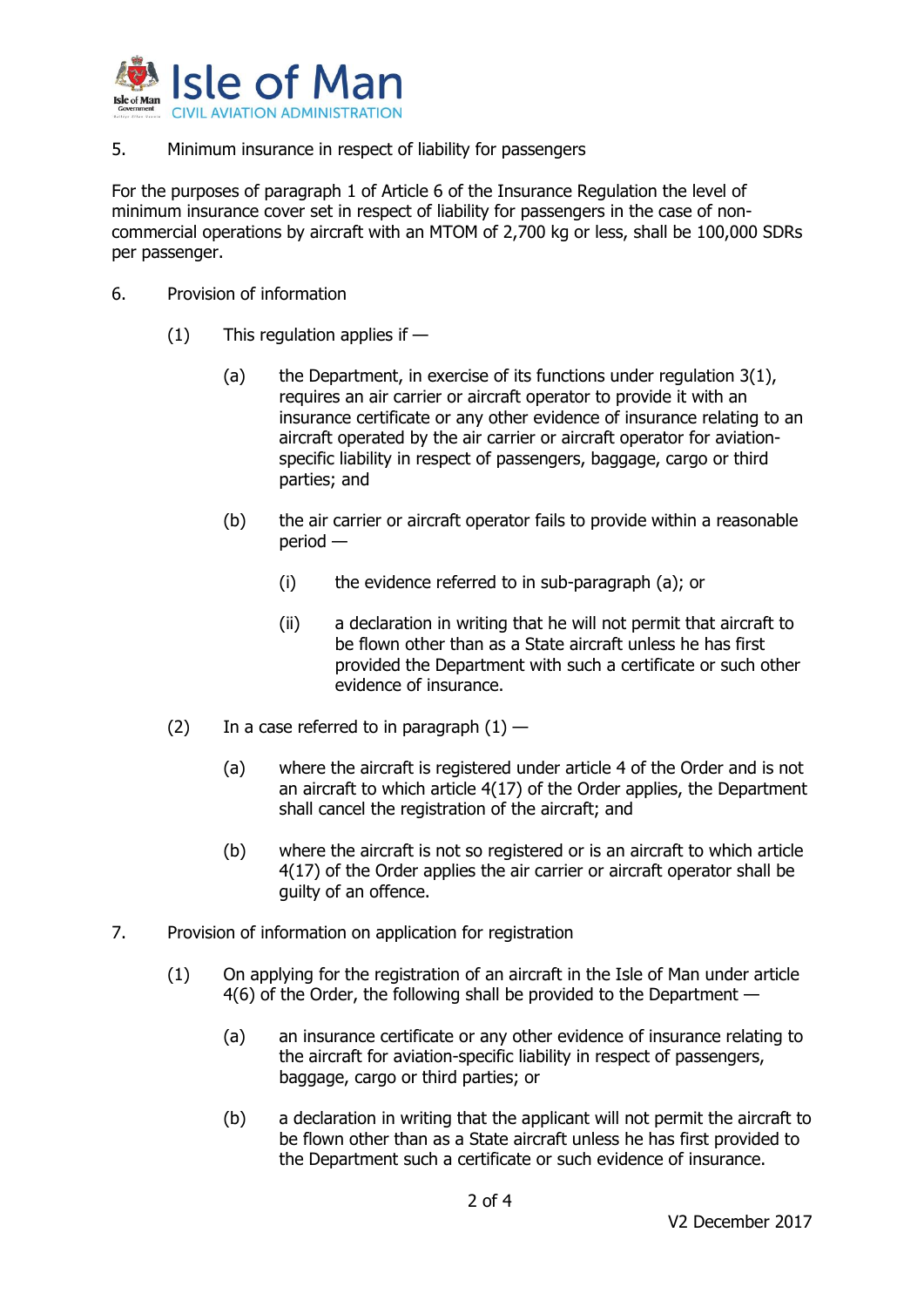

- (2) If the applicant fails to comply with paragraph (1), the Department shall refuse the application.
- (3) The requirement in article 4(11)(a) of the Order to inform the Department in writing of changes in particulars shall not extend to changes in particulars furnished pursuant to paragraph (1).
- <span id="page-5-0"></span>8. Provision of information: overseas-registered aircraft
	- (1) This regulation applies in relation to an aircraft for which a permit under article 138 or 140 of the Order is required or has been granted.
	- $(2)$  If
		- (a) the Department, or an authorised person, in exercise of the functions referred to in regulation 3, requires the air carrier or aircraft operator who is operating, or appears to it to be intending to operate, an aircraft to which this regulation applies to provide an insurance certificate or any other evidence of insurance relating to that aircraft for aviation-specific liability in respect of passengers, baggage, cargo or third parties; and
		- (b) the air carrier or aircraft operator fails to provide within a reasonable period —
			- (i) the evidence referred to in sub-paragraph (a); or
			- (ii) a declaration in writing that he will not permit that aircraft to be flown other than as a State aircraft unless he has first provided the Department or that authorised person with such a certificate or such other evidence of insurance, the air carrier or aircraft operator shall be guilty of an offence.
- <span id="page-5-1"></span>9. Provision of false information

Any person who for the purpose of demonstrating compliance with the requirements of paragraphs 1 and 2 of Article 4 of the Insurance Regulation knowingly or recklessly provides an insurance certificate or other evidence of insurance which is false in a material respect shall be guilty of an offence.

- <span id="page-5-2"></span>10. Prevention of take off
	- (1) Where the relevant authority has reason to believe that an aircraft is intended or likely to be flown in such circumstances that the requirements of paragraphs 1 or 2 of Article 4 of the Insurance Regulation will be contravened  $he$  —
		- (a) shall give to the person appearing to him to be in command of the aircraft a direction that he shall not permit the aircraft to take off until further notice; and